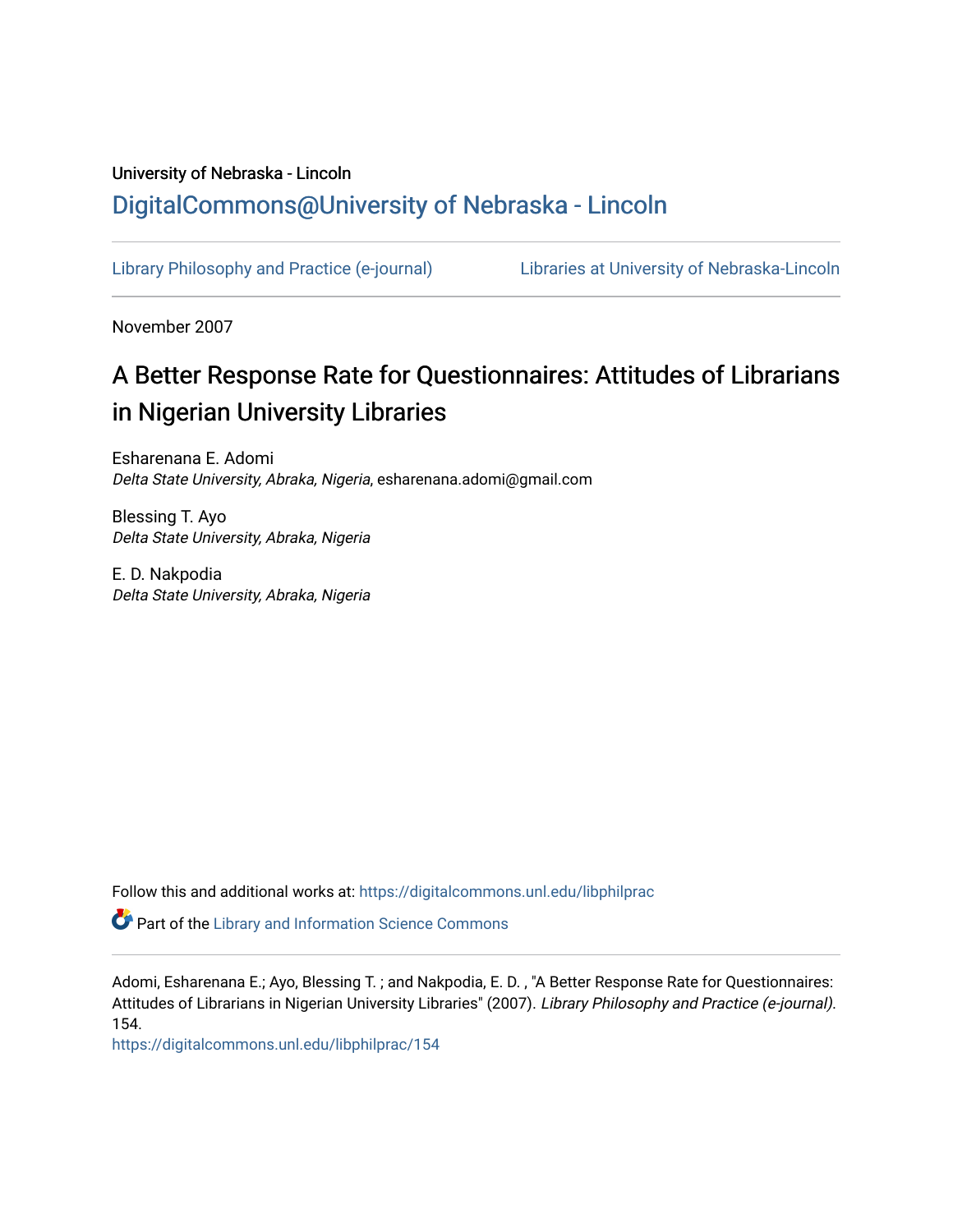## *Library Philosophy and Practice 2007*

**ISSN 1522-0222** 

## **A Better Response Rate for Questionnaires: Attitudes of Librarians in Nigerian University Libraries**

## **Dr. Esharenana E. Adomi**

## **Blessing T. Ayo**

Department of Library and Information Science

## **Dr. E. D. Nakpodia**

Department of Educational Administration and Policy Studies

Delta State University

Abraka, Nigeria

#### **Introduction**

Questionnaires encompass a variety of instruments designed to enable the subject responds to written questions to elicit reactions, beliefs, and attitudes (McMillan and Schumacher, 1989). Questionnaire is a set of questions relating to the aim of the study and the hypotheses to be tested to which the respondent/subject is expected to answer in writing. The information to be generated through the use of the questionnaire could be about the feelings, beliefs, experiences or attitudes of the respondents or some other persons the information may as well be about things other than the persons (Okobia, 1998). Questionnaires can gather data from a large group relatively inexpensively, and may be a workable way to assemble a statistically significant pool of subjects (Questionnaire design*,* n.d.).

Response rate is a crucial factor in evaluating the reliability of survey results (StatPac Inc, 2005). In Nigeria, even highly-literate people are reluctant to answer questionnaires. They view the researcher as conducting research to enrich him- or herself in knowledge, status, or wealth, while the questionnaire is a burden on the subjects. The researcher may wait endlessly to receive enough replies before beginning data analysis (Ofo, 1994).

This study is a survey of the attitudes of librarians in Nigerian university libraries towards questionnaire completion. Its findings will give researchers, scholars, and professionals insight into how subjects react to questionnaires. This will help them increase the response rate as well as quality of data.

#### **Methodology**

Questionnaires were used to collect data from 57 librarians in three Nigerian university libraries: 22 librarians from Ambrose Alli University Library, Ekpoma, 24 from Delta State University Library, Abraka, and 11 from University of Benin Library, Benin City.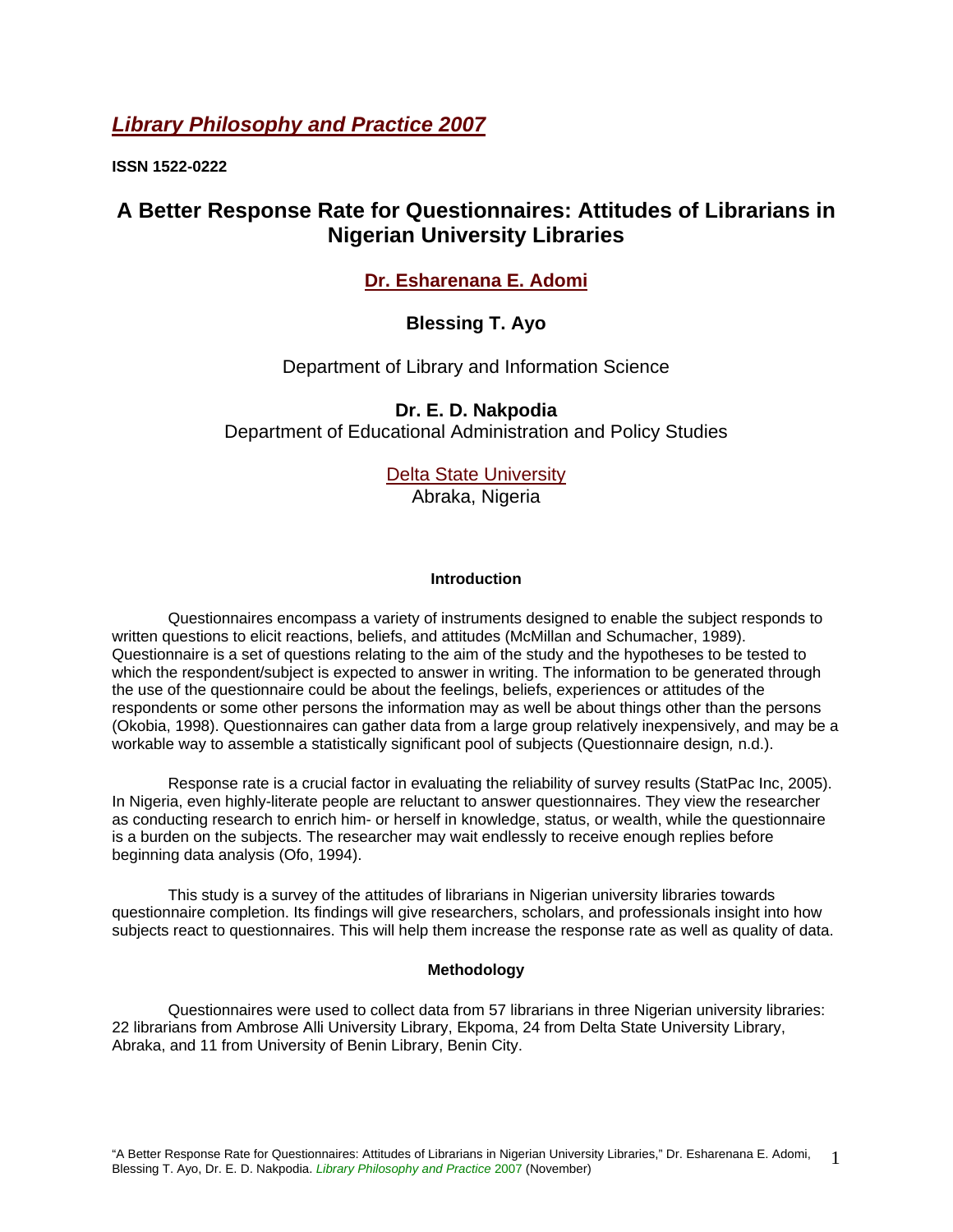In order to ensure that relevant items were included in the questionnaire an extensive literature review literature was done and the questionnaire was given to experts in research methods to read and correct. The data was analysed to find frequencies.

#### **Findings and Discussion**

There were 31 (54.4%) male respondents and 24 female. Two respondents did not indicate their sex.

#### **Table 1: Working experience**

| Years of experience No % |                |         |
|--------------------------|----------------|---------|
| 1-5 years                | 8              | 14.0    |
| 6-10 years               | 9              | 15.8    |
| 11-15 years              |                | 13 22.8 |
| 16-20 years              | 8              | 14.0    |
| 21-25 years              | $\overline{2}$ | 3.5     |
| More than 25 years       | 15             | 26.3    |
| No response              | 2              | 3.1     |

#### **n = 57**

Most respondents have worked for more than five years. A majority of them have worked long enough to be acquainted with the topic under investigation and must have received and completed a number of questionnaires during their careers.

#### **Table 2: Number of questionnaires received per year**

| Number received No % |                |                        |
|----------------------|----------------|------------------------|
| Below <sub>6</sub>   |                | $12$ 21.1              |
| $6 - 10$             |                | 18 31.6                |
| $11 - 15$            | $\overline{7}$ | 12.3                   |
| 16-20                | $\overline{3}$ | $\vert$ <sub>5.3</sub> |
| Above 20             |                | $13$ 22.8              |
| No response          |                | $\overline{7.0}$       |

#### **n = 57**

Most (18, 36.6%) respondents receive 6-10 questionnaires a year, followed by those who receive more than 20 (13, 22.8%). The relatively high number could be due to the fact that the respondents work in institutions where postgraduate students, as well as students who are in their graduating year, are expected to write projects, dissertations, or theses. Most of these use questionnaires to collect data. Some students turn to librarians for data. Another reason may be that some lecturers also administer questionnaires to librarians for their research.

#### **Table 3: Number of questionnaires completed per year**

Number completed No<sup>9</sup>%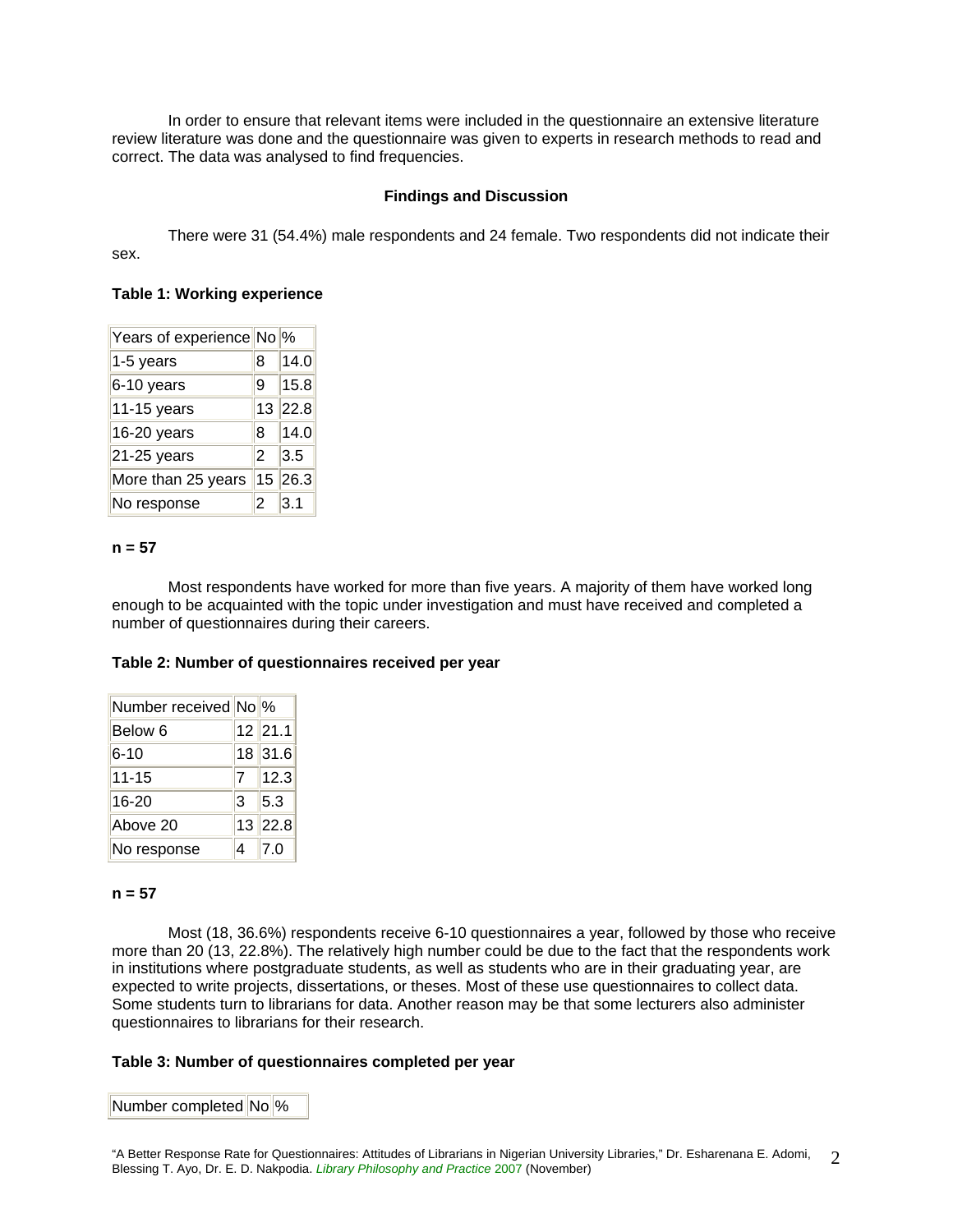| Below 6     |                | $17$ 29.8  |
|-------------|----------------|------------|
| $6 - 10$    |                | 31 54.4    |
| $11 - 15$   |                | 10 17.5    |
| 16-20       |                | $5$   18.5 |
| Above 20    |                | 24 42.1    |
| No response | $\overline{2}$ | 3.1        |

#### **n = 57**

A majority of the respondents (31, 54.4%) complete 6-10 questionnaires per year, followed by those who complete more than 20.

#### **Table 4. Response to questionnaires**

| Options        | $No\%$ |         |
|----------------|--------|---------|
| lYes           |        | 45 79.9 |
| ∣No            | ۱9     | 15.8    |
| ∣No response∥3 |        | 5.3     |

#### **n = 57**

Respondents were asked if they respond to all questionnaires they receive. Most (45, 79.9%) respond to all questionnaires they receive from researchers. A majority of the respondents probably understand the purpose of the questionnaire and cooperate with researchers.

#### **Table 5: Reasons for responding to all questionnaires**

| Reasons                                                                             |    | $No$ %    |
|-------------------------------------------------------------------------------------|----|-----------|
| To assist the researchers                                                           | 31 | 68.9      |
| It enables me contribute to knowledge                                               |    | $28$ 62.2 |
| The outcome of the research will be beneficial to me/the profession/mankind 23 51.1 |    |           |
| It is part of my professional obligation/obligatory                                 |    | $10$ 22.2 |
| The questions/items are interesting                                                 |    | 8.9       |

#### **n = 45**

Those who respond to all questionnaires were asked to indicate their reasons for doing so. Assisting researchers ranks first with (31, 68.9%).

#### **Table 6: Reasons for not responding to all questionnaires**

| Reasons                                    | $No\%$ |      |
|--------------------------------------------|--------|------|
| Lack of time                               | 5      | 55.6 |
| Topics/items are not interesting/relevant  | 5      | 55.6 |
| It is not obligatory                       |        | 44.4 |
| Lack of reminders/follow-up by researchers |        | 44.4 |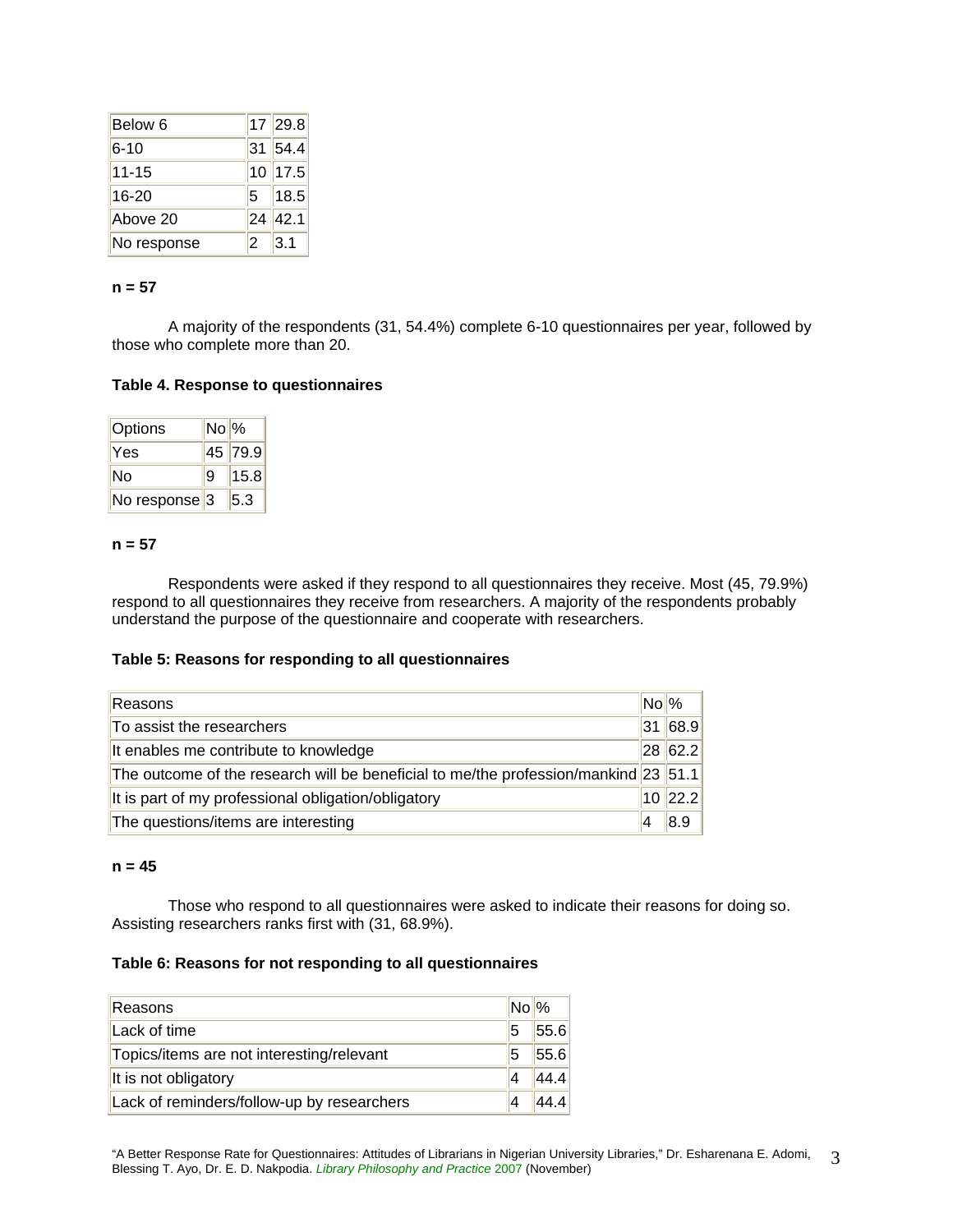| Some questionnaires are too lengthy                                      | 3 | 33.3 |
|--------------------------------------------------------------------------|---|------|
| Forgetfulness                                                            |   | 11.1 |
| Some questionnaires ask questions that are too personal $1 \quad  11.1 $ |   |      |
| I am not sure my responses will be kept secret                           |   |      |

#### **n = 9**

While sending a large number of questionnaires to subjects is laborious, there are small details that can improve response rate (Boynton, 2004). "Lack of time" was the most common reason why some respondents do not complete all questionnaires. "Topics are not interesting/relevant" was also a common response. In constructing questionnaires, researcher should ask whether each question is necessary. Unneeded questions create work for the researcher and can harm response rate (*Wikipedia,* 2006).

"Lack of reminders/follow-up by researchers" attracted 4 (44.4%) responses. Follow-ups or reminders are a valuable tool for increasing response rates. Only 10 to 60 percent of those sent questionnaires respond without follow-ups. The need to follow-up on non-respondents to increase response rates is clear (StatPac, 2005).

#### **Table 7: People and groups who send questionnaires**

| Category of people                                     | $No\%$ |           |
|--------------------------------------------------------|--------|-----------|
| Library and information science (LIS) students 46 80.7 |        |           |
| Librarians/information professionals                   |        | 28 49.1   |
| Other students (non LIS)                               |        | 23 40.4   |
| Library and information science lecturers              |        | 22 38.6   |
| Other lecturers (non LIS)                              |        | 19 33.3   |
| Institutions/organisations                             |        | $15$ 26.3 |
| Other professionals (non LIS)                          |        | 13 22.8   |

Library and information science students rank first (46, 80.7%) as the group that respondents receive questionnaires from, followed by LIS professionals. In Nigeria, library and information professionals who work in academic libraries have academic status and must publish before they can be promoted.

That LIS (22, 38.6%) and non-LIS (19, 33.3%) teachers administer questionnaires is not unexpected, since most academics have a publication requirement (Adomi & Mordi, 2003). Questionnaire administration is required before some publications can be done.

#### **Table 8: Means through which questionnaires are received**

| Means                           | $No\%$ |             |
|---------------------------------|--------|-------------|
| Through personal contacts 47 82 |        |             |
| By post                         |        | $10$   17.5 |
| lVia e-mail                     | 16     | 10.5        |
| Websites                        | 12     | 3.5         |

#### **n = 57**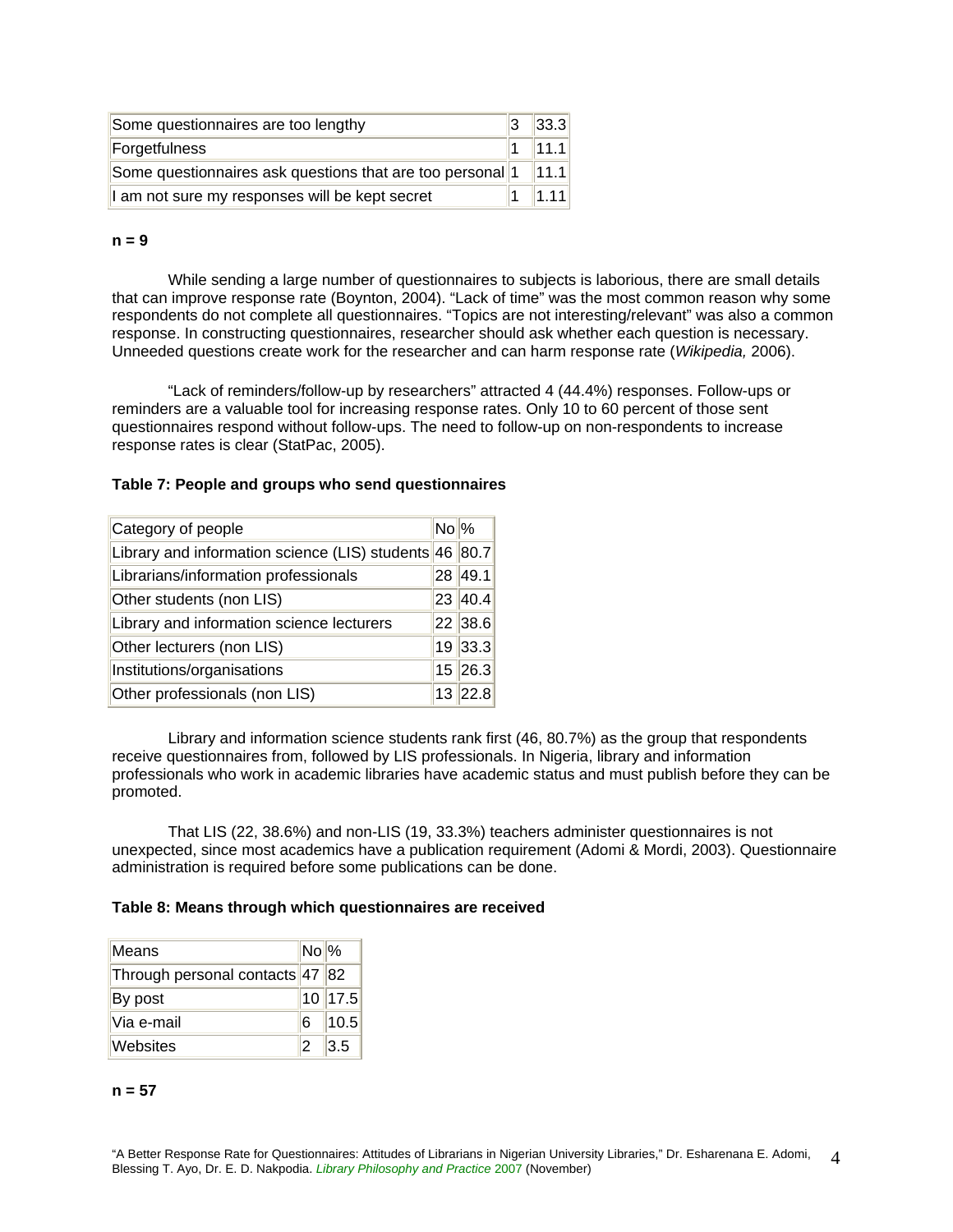A majority of respondents indicate personal contacts as the means through which researchers administer questionnaires to them. Most researchers prefer to personally administer questionnaires to respondents, probably because they can retrieve them as soon as they are completed. It also provides an opportunity to answer questions. The response rate may also be higher than through other means of administering a questionnaire.

#### **Table 9: General views about questionnaire completion**

| <b>Views</b>                                                                 | $No$ % |         |
|------------------------------------------------------------------------------|--------|---------|
| It enables me to contribute to knowledge                                     |        | 39 68.4 |
| $\vert$ I am always happy to complete questionnaires $\vert$ 15 $\vert$ 26.3 |        |         |
| It is boring to complete questionnaires                                      |        | 13 22.8 |
| It is time-wasting                                                           |        | 12.3    |

#### **n = 57**

Table 9 reveals the general views respondents hold on questionnaire completion. Most of them 39 (68.4%) see questionnaire completion as opportunity to contribute to knowledge.

#### **Table 10: Problems militating against respondents questionnaire completion**

| Problems                                                                        | $No\%$ |           |
|---------------------------------------------------------------------------------|--------|-----------|
| Some questionnaires are too lengthy                                             |        | 29 50.9   |
| Some questionnaires are not relevant to my field                                |        | 22 38.6   |
| Some questionnaires are not interesting/appealing                               |        | $13$ 22.8 |
| Too personal questions asked                                                    |        | $10$ 17.5 |
| Poorly constructed question                                                     |        | $10$ 17.5 |
| The language of some questionnaires are to high/inappropriate/technical         | 10     | 17.5      |
| Some mail questionnaires are not accompanied with stamps and return envelopes 7 |        | 12.3      |
| I am not sure my responses will be kept in secret                               | 4      | 7.0       |
| Reputation of the researcher/organisation                                       | 4      | 7.0       |
| Relative importance of the study                                                | 2      | 3.5       |

#### **n = 57**

Many things compete for the staff time. It is not surprising that a majority of the respondents 29 (50.9%) see lengthy questionnaires as a problem. Questionnaires that are simple, straightforward, and not too long will increase response rate. Seven (12.3%) respondents cite mailed questionnaires that are not accompanied by return stamped envelopes as a problem. It is unethical for a researcher not to make provision for return of a mailed questionnaire by providing stamped return envelopes.

#### **Conclusion**

Questionnaires are a crucial method of gathering data for research and publication. They are a common and accepted means for scholars to seek answers to research questions. This study surveyed attitudes of librarians towards questionnaire completion in Nigerian university libraries. Although respondents receive several questionnaires each year, not all of them respond to all instruments, mostly because of lack of time. Most of those who do respond to all questionnaires do so because of the need to